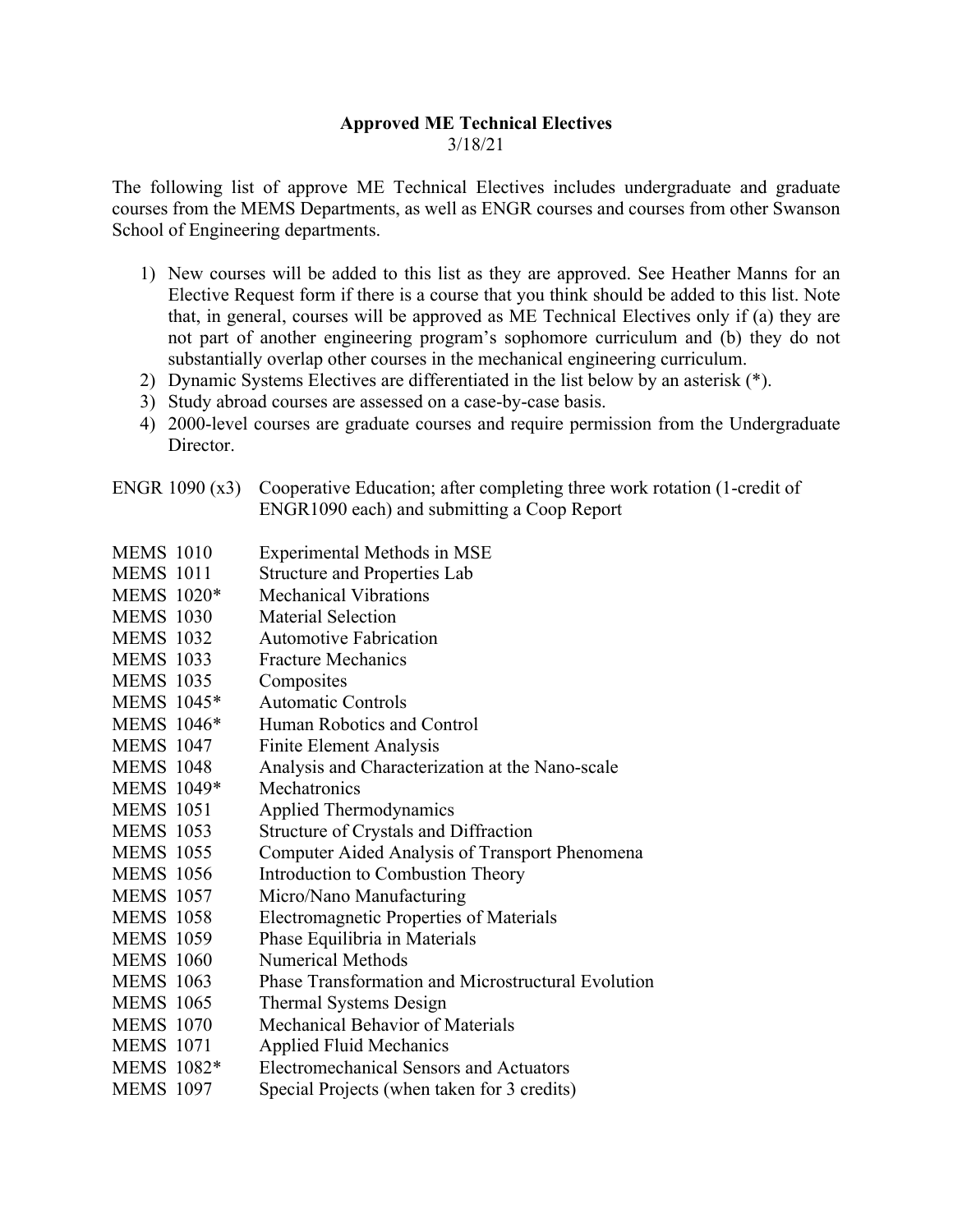| <b>MEMS 1098</b>   | Special Projects 2 (when taken for 3 credits)                       |
|--------------------|---------------------------------------------------------------------|
| <b>MEMS</b> 1101   | <b>Ferrous Physical Metallurgy</b>                                  |
| <b>MEMS 1102</b>   | Principles and Applications in Steel Alloy Design                   |
| <b>MEMS 1103</b>   | Principles and Applications in Steel Product Design                 |
| <b>MEMS 1111</b>   | Materials for Energy Generation and Storage                         |
| <b>MEMS</b> 1120   | Application of Engineering Simulation in Design                     |
| <b>MEMS 1174</b>   | <b>Ceramic Processing</b>                                           |
| <b>MEMS</b> 1256   | Applied Computational Heat and Mass Transfer                        |
| <b>ME 2001</b>     | Differential Equations                                              |
| ME 2002            | Linear and Complex Analysis                                         |
| ME 2003            | <b>Introduction to Continuum Mechanics</b>                          |
| ME 2022            | <b>Applied Solid Mechanics</b>                                      |
| ME 2027            | <b>Advanced Dynamics</b>                                            |
| ME 2042*           | Measurement and Analysis of Vibro-Acoustic Systems                  |
| ME 2054            | Parallel Computing for Engineers                                    |
| ME 2061            | Reduced Order Modeling for Engineering                              |
| <b>BIOENG 1024</b> | Medical Product Design                                              |
| BIOENG 1050        | Artificial Organs (Lung and Vascular)                               |
| <b>BIOENG 1051</b> | Artificial Organs 2 (Blood and Heart)                               |
| <b>BIOENG 1052</b> | Artificial Organs 3 (Kidney and Liver)                              |
| BIOENG 1218        | <b>Emerging Biomedical Technologies</b>                             |
| <b>BIOENG 1220</b> | <b>Biotransport Phenomena</b>                                       |
| <b>BIOENG 1320</b> | Biological Signals & Systems                                        |
| BIOENG 1330        | <b>Biomedical Imaging</b>                                           |
| BIOENG 1340        | Introduction to Medical Imaging and Image Analysis                  |
| <b>BIOENG 1355</b> | Medical Product Regulation and Reimbursement                        |
| <b>BIOENG 1370</b> | Computational Simulation in Medical Device Design                   |
| <b>BIOENG 1615</b> | Introduction to Neural Engineering                                  |
| <b>BIOENG 1631</b> | Biomechanics 2 – Introduction to Biodynamics and Biosolid Mechanics |
| <b>BIOENG 1632</b> | Biomechanics $3 -$ Biodynamics of Movement                          |
| BIOENG 1633        | Biomechanics 4 - Biomechanics of Organs, Tissues and Cells          |
| <b>BIOENG 1680</b> | <b>Biomedical Applications of Control</b>                           |
| <b>BIOENG 1810</b> | <b>Biomaterials and Biocompatibility</b>                            |
| <b>CHE 0314</b>    | Taking Products to Market: The Next Step in Chemical Product Design |
| <b>CHE 0400</b>    | <b>Reactive Process Engineering</b>                                 |
| <b>CHE 0500</b>    | Systems Engineering 1: Dynamics and Modeling                        |
| <b>CEE 1200</b>    | <b>Construction Management</b>                                      |
| <b>CEE 1330</b>    | Introduction to Structural Analysis                                 |
| <b>CEE 1340</b>    | Concrete Structures 1                                               |
| <b>CEE 1341</b>    | <b>Steel Structures 1</b>                                           |
| <b>CEE 1401</b>    | Open Channel Hydraulics                                             |
| <b>CEE 1410</b>    | Water Resources Engineering                                         |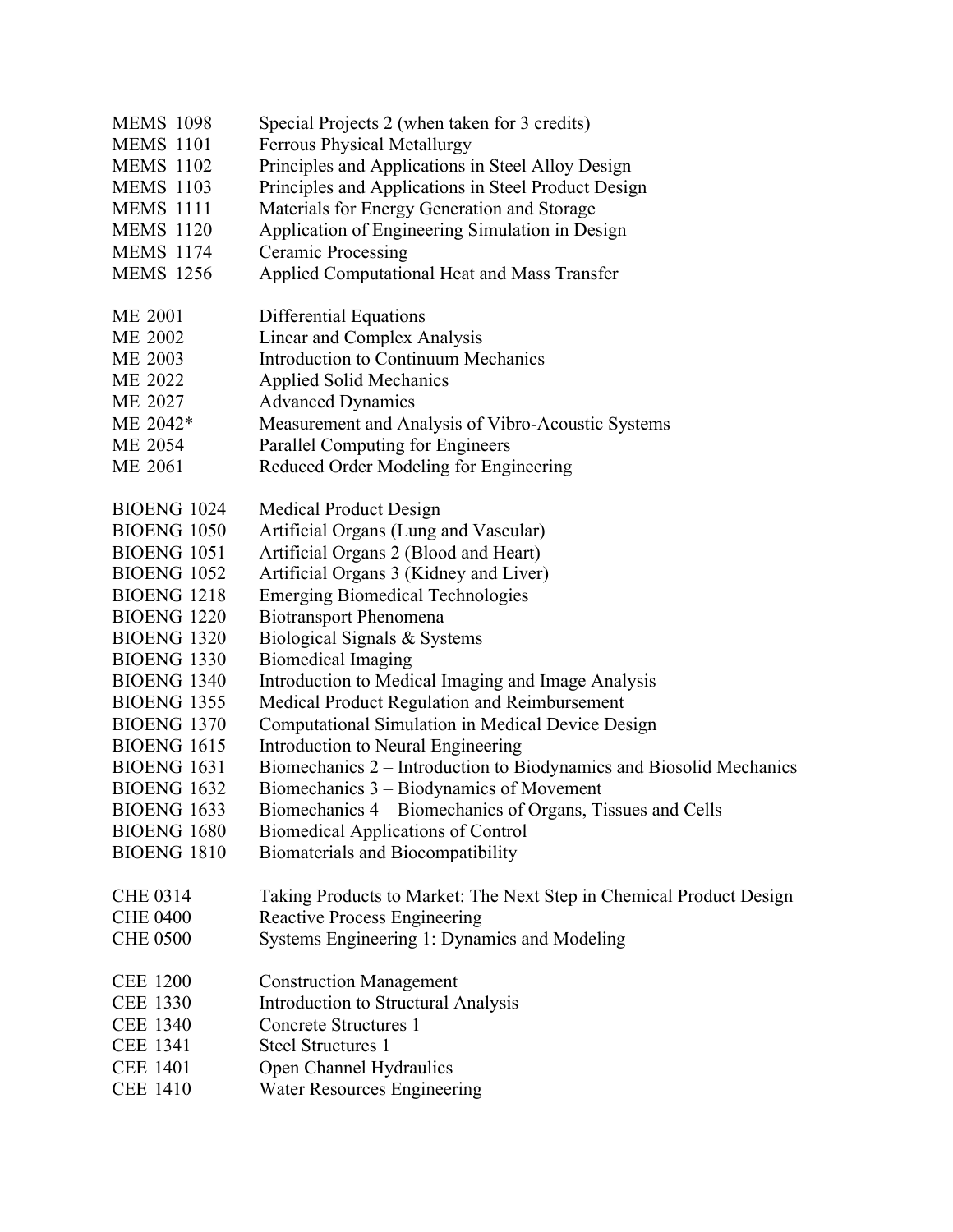| <b>CEE 1412</b>  |      | Introduction to Hydrology                                 |
|------------------|------|-----------------------------------------------------------|
| <b>CEE 1505</b>  |      | Water Treatment and Distribution System Design            |
| CEE 1513         |      | <b>Environmental Engineering Processes</b>                |
| <b>CEE 1515</b>  |      | Wastewater Collection and Treatment Plant Design          |
| <b>CEE 1609</b>  |      | Life Cycle Assessment Methods and Tools                   |
| <b>CEE 1610</b>  |      | <b>Engineering and Sustainable Development</b>            |
| <b>CEE 1618</b>  |      | Design for the Environment                                |
| <b>CEE 1703</b>  |      | <b>Transportation Engineering</b>                         |
| <b>CEE 1714</b>  |      | Pavement Design and Analysis                              |
| <b>CEE 1811</b>  |      | Principles of Soil Mechanics                              |
| <b>COE 0449</b>  |      | <b>Systems Software</b>                                   |
| <b>COE 1186</b>  |      | Software Engineering                                      |
| <b>COE 1501</b>  |      | Algorithms                                                |
| <b>COE 1502</b>  |      | <b>Advanced Digital Design</b>                            |
| <b>COE 1520</b>  |      | Programming Languages for Web Applications                |
| <b>COE 1541</b>  |      | <b>Computer Architecture</b>                              |
| CS 0441          |      | Discrete Structures for CS                                |
| CS 0449          |      | Introduction to Systems Software                          |
| CS 1501          |      | Algorithm Implementation                                  |
| CS 1520          |      | Programming Languages for Web Applications                |
| <b>ECE 1201</b>  |      | Electronic Measurements and Circuits Laboratory           |
| <b>ECE 1212</b>  |      | <b>Electronic Circuit Design Laboratory</b>               |
| <b>ECE 1215</b>  |      | Electroacoustics and Audioelectronics                     |
| <b>ECE 1238</b>  |      | Digital Electronics                                       |
| <b>ECE 1247</b>  |      | Semiconductor Device Theory                               |
| <b>ECE 1259</b>  |      | Electromagnetics                                          |
| <b>ECE 1563</b>  |      | <b>Signal Processing Laboratory</b>                       |
| <b>ECE 1673</b>  |      | <b>Linear Control Systems</b>                             |
| <b>ECE 1701</b>  |      | <b>Fundamentals of Electric Power Engineering</b>         |
| <b>ECE 1771</b>  |      | <b>Electronic Machinery</b>                               |
| <b>ENGR 0034</b> |      | Pitt in Florence: Engineering Renaissance                 |
| <b>ENGR 0240</b> |      | Nanotechnology and Nano-Engineering                       |
| <b>ENGR 0241</b> |      | Fabrication and Design in Nanotechnology                  |
|                  |      | ENGR 1011/1012 Modern Machining Processes plus Basic Lab  |
| <b>ENGR 1013</b> |      | Modern Machining Processes Advanced Lab                   |
| ENGR             | 1017 | Manufacturing for the Future                              |
| <b>ENGR 1050</b> |      | <b>Product Realization</b>                                |
| <b>ENGR 1060</b> |      | Social Entrepreneurship – Engineering for Humanity        |
| <b>ENGR</b>      | 1061 | Intrapreneurship: Entrepreneurship within the Corporation |
| <b>ENGR</b>      | 1062 | <b>Start Up Fundamentals</b>                              |
| <b>ENGR 1066</b> |      | Introduction to Solar Cells and Nanotechnology            |
| <b>ENGR</b>      | 1070 | Power Generation from the Ground Up                       |
|                  |      |                                                           |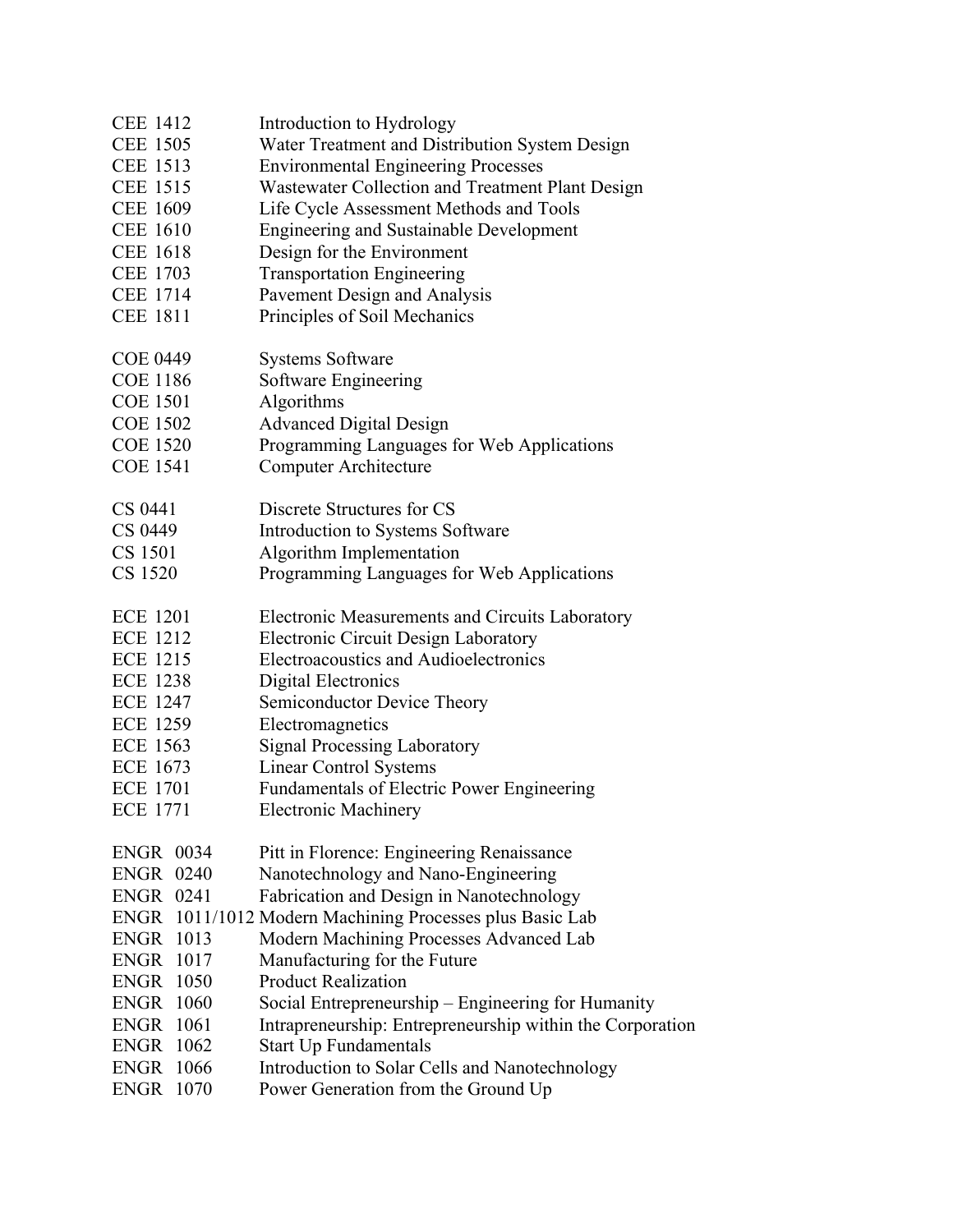| <b>ENGR 1071</b><br><b>ENGR 1080</b><br><b>ENGR 1256</b><br><b>ENGR 1281</b><br><b>ENGR 1282</b><br><b>ENGR 1450</b> | Electrical Power Transmission, Distribution and Grid Technology<br>Lean Launchpad: Evidence-Based Entrepreneurship<br>Engineering in the Americas<br>Clean Energy Grid Engineering: Scandinavia<br>German Engineering Culture<br>Engineering–The German Way |
|----------------------------------------------------------------------------------------------------------------------|-------------------------------------------------------------------------------------------------------------------------------------------------------------------------------------------------------------------------------------------------------------|
| <b>ENGR 1500</b>                                                                                                     | Ethical Dilemmas Balancing Cost, Risk, and Scheduling                                                                                                                                                                                                       |
| <b>ENGR 1620</b>                                                                                                     | <b>Product Design and Development</b>                                                                                                                                                                                                                       |
| <b>ENGR 1625</b>                                                                                                     | Engineering Business Collaborations in India                                                                                                                                                                                                                |
| <b>ENGR 1700</b>                                                                                                     | Introduction to Nuclear Engineering                                                                                                                                                                                                                         |
| <b>ENGR 1701</b>                                                                                                     | <b>Fundamentals of Nuclear Reactors</b>                                                                                                                                                                                                                     |
| <b>ENGR 1702</b>                                                                                                     | <b>Nuclear Plant Technology</b>                                                                                                                                                                                                                             |
| <b>ENGR 1704</b>                                                                                                     | The French Nuclear Cycle                                                                                                                                                                                                                                    |
| <b>ENGR 1713</b>                                                                                                     | <b>Radiation Detection and Measurement</b>                                                                                                                                                                                                                  |
| <b>ENGR 1716</b>                                                                                                     | The Art of Making: An Intro. to Hands-On System Design and Engineering                                                                                                                                                                                      |
| <b>ENGR 1770</b><br><b>ENGR 1900</b>                                                                                 | <b>Engineering Foundations of Music</b>                                                                                                                                                                                                                     |
| <b>ENGR 1905</b>                                                                                                     | Introduction to Sustainable Water Technology & Design<br>Current Issues in Sustainability                                                                                                                                                                   |
| <b>ENGR 1907</b>                                                                                                     | <b>Sustainability Capstone</b>                                                                                                                                                                                                                              |
| <b>ENGR 1933</b>                                                                                                     | <b>Engineering a Craft Brewery</b>                                                                                                                                                                                                                          |
|                                                                                                                      |                                                                                                                                                                                                                                                             |
| IE 1013                                                                                                              | <b>Manufacturing Process Engineering</b>                                                                                                                                                                                                                    |
| IE 1014                                                                                                              | Data Base Design                                                                                                                                                                                                                                            |
| IE 1015                                                                                                              | Geographic Information Systems                                                                                                                                                                                                                              |
| IE 1035                                                                                                              | <b>Engineering Management</b>                                                                                                                                                                                                                               |
| IE 1051                                                                                                              | <b>Engineering Product Design</b>                                                                                                                                                                                                                           |
| IE 1057                                                                                                              | <b>Computer Aided Manufacturing</b>                                                                                                                                                                                                                         |
| IE 1061                                                                                                              | Human Factors Engineering                                                                                                                                                                                                                                   |
| IE 1076                                                                                                              | <b>Total Quality Management</b>                                                                                                                                                                                                                             |
| IE 1081                                                                                                              | <b>Operations Research</b>                                                                                                                                                                                                                                  |
| IE 1082                                                                                                              | Probabilistic Methods in Operations Research                                                                                                                                                                                                                |
| IE 1089                                                                                                              | <b>Additive Manufacturing</b>                                                                                                                                                                                                                               |
| IE 1102<br>IE 1103                                                                                                   | Lean Six Sigma I (Green Belt)<br>Lean Six Sigma II (Black Belt)                                                                                                                                                                                             |
| IE 1123                                                                                                              | Project Management for Engineers                                                                                                                                                                                                                            |
|                                                                                                                      |                                                                                                                                                                                                                                                             |
| <b>MATH 1101</b>                                                                                                     | An Introduction to Optimization                                                                                                                                                                                                                             |
| <b>PETE 1097</b>                                                                                                     | <b>Special Projects</b>                                                                                                                                                                                                                                     |
| <b>PETE 1160</b>                                                                                                     | Petroleum Reservoir Engineering                                                                                                                                                                                                                             |
| <b>PETE 1201</b>                                                                                                     | Recovery of Oil by Waterflooding                                                                                                                                                                                                                            |
| <b>PETE 1204</b>                                                                                                     | <b>Enhanced Oil Recovery Processes</b>                                                                                                                                                                                                                      |
| <b>PETE 1205</b>                                                                                                     | Petroleum Production Engineering                                                                                                                                                                                                                            |
| <b>PETE 1207</b>                                                                                                     | Petroleum and Natural Gas Processing                                                                                                                                                                                                                        |
| <b>PETE 1208</b>                                                                                                     | Petroleum Drilling and Well Completion                                                                                                                                                                                                                      |
| <b>PETE 1209</b>                                                                                                     | Hydraulic Fracturing Mechanics and Applications                                                                                                                                                                                                             |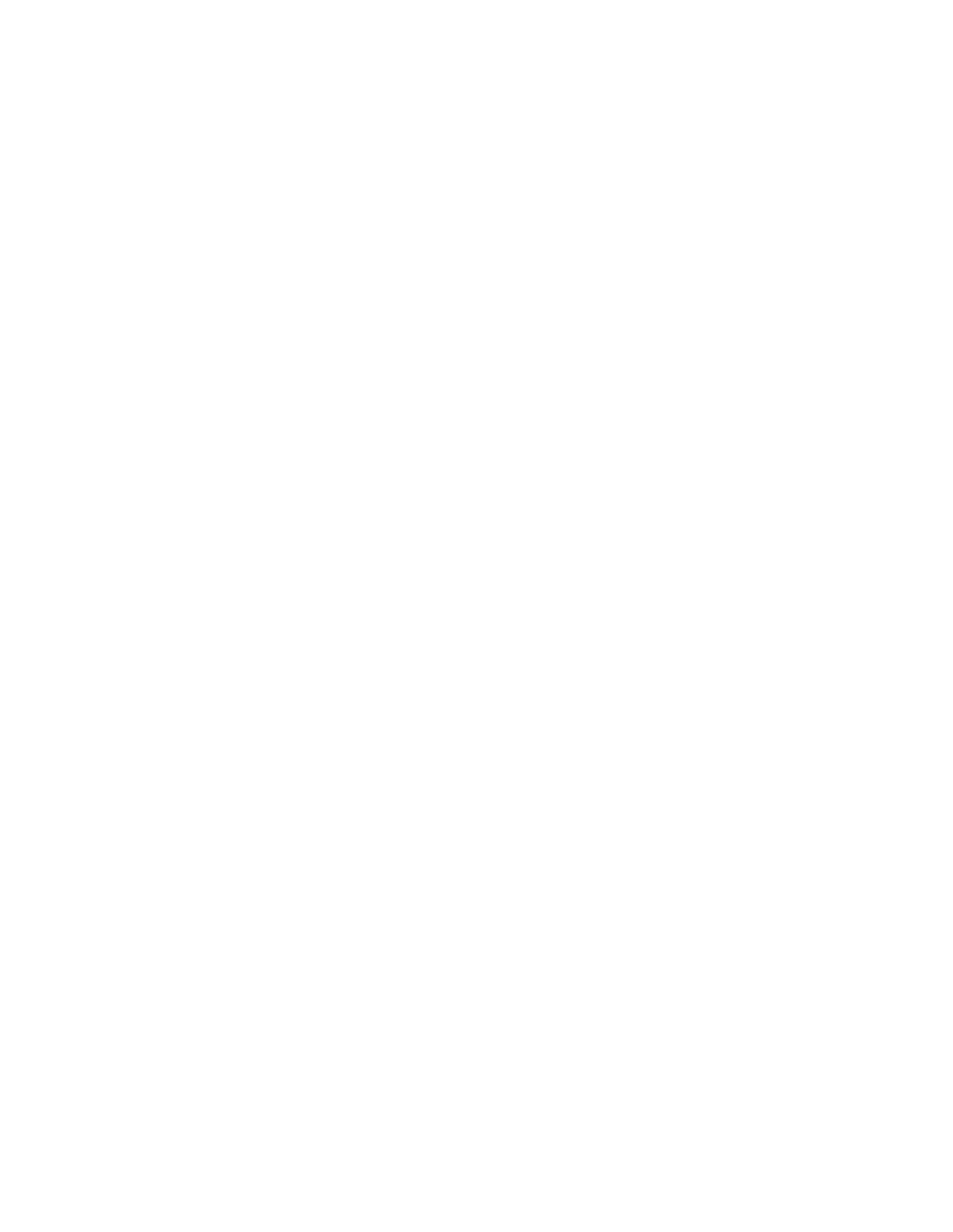## **Approved Engineering Electives**

The courses approved as Engineering Electives are listed below.

- 1) New courses will be added to this list as they are approved. See Heather Manns for an Elective Request form if there is a course that you think should be added to this list. Note that, in general, courses will be approved as Engineering Electives only if (a) they are offered within the Swanson School of Engineering and (b) they do not substantially overlap other courses in the mechanical engineering curriculum.
- 2) Study abroad courses are assessed on a case-by-case basis.

All of the courses approved as ME Technical Electives are also approved Engineering Electives.

The following courses are additionally approved as Engineering Electives.

|                    | MEMS 1121 (x3) Applied Engineering Simulation in Design Workshop; three 1-credit sections<br>of this course can be used to fulfill the Engineering Elective requirement |
|--------------------|-------------------------------------------------------------------------------------------------------------------------------------------------------------------------|
| <b>BIOENG 1000</b> | <b>Statistics for Bioengineering</b>                                                                                                                                    |
| <b>BIOENG 1070</b> | Introductory Cell Biology 1                                                                                                                                             |
| <b>BIOENG 1071</b> | Introduction to Cell Biology 2                                                                                                                                          |
| <b>BIOENG 1630</b> | Biomechanics 1                                                                                                                                                          |
| <b>CEE 1105</b>    | Materials of Construction                                                                                                                                               |
| <b>CEE 1503</b>    | Introduction to Environmental Engineering                                                                                                                               |
| <b>CHE 0100</b>    | Foundations of Chemical Engineering                                                                                                                                     |
| <b>CHE 0214</b>    | Introduction to Chemical Product Design                                                                                                                                 |
| <b>COE 0132</b>    | Digital Logic                                                                                                                                                           |
| <b>COE 0147</b>    | Computer Organization and Assembly Language                                                                                                                             |
| <b>COE 0257</b>    | Analysis and Design of Electronic Circuits                                                                                                                              |
| <b>COE 0401</b>    | Intermediate Programming Using JAVA                                                                                                                                     |
| <b>COE 0445</b>    | Data Structures                                                                                                                                                         |
| <b>COE 0447</b>    | Computer Organization and Assembly Language                                                                                                                             |
| <b>COE 0501</b>    | Digital Systems Laboratory                                                                                                                                              |
| CS 0401            | Intermediate Programming Using JAVA                                                                                                                                     |
| CS 0445            | Data Structures                                                                                                                                                         |
| CS 0447            | Computer Organization and Assembly Language                                                                                                                             |
| <b>ECE 0132</b>    | Digital Logic                                                                                                                                                           |
| <b>ECE 0142</b>    | <b>Computer Organization</b>                                                                                                                                            |
| <b>ECE 0257</b>    | Analysis and Design of Electronic Circuits                                                                                                                              |
| <b>ECE 0401</b>    | <b>Analytical Methods</b>                                                                                                                                               |
| <b>ECE 0402</b>    | Signals, Systems & Probability                                                                                                                                          |